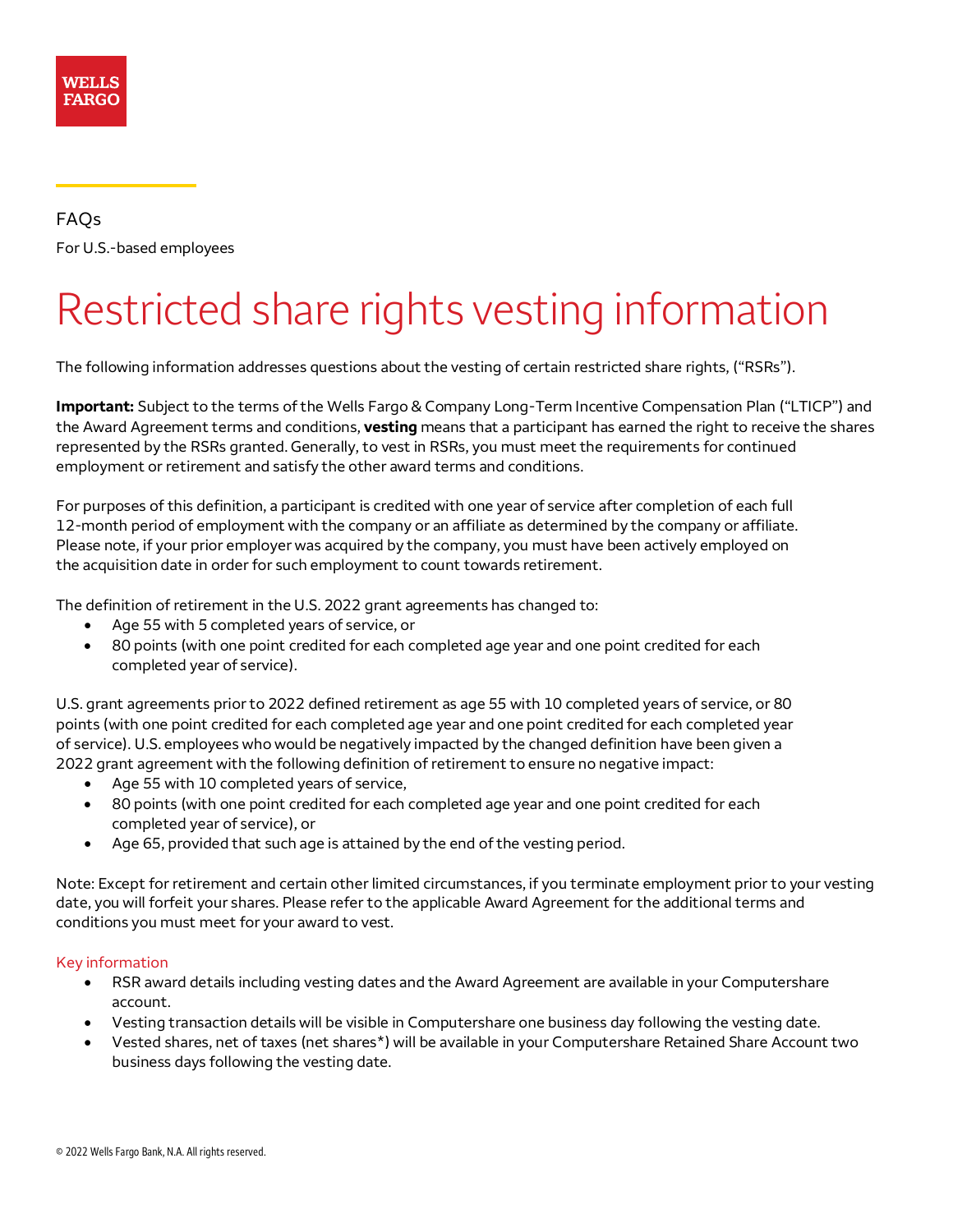- Net share[s\\*](#page-9-0) issued prior to 01/01/22 (if applicable) will remain at EQ Shareowner Services unless you move them.
	- $\circ$  For vested shares issued prior to 01/01/2022, you can access your account by signing into EQ [Shareowner Services.](http://www.shareowneronline.com/)
	- o For questions on your shares vested prior to 01/01/2022, you may call Equiniti (EQ) at 1-866-927- 1164 or 651-450-4064, Monday through Friday, from 8:00 a.m. to 8:00 p.m. Eastern Time. Relay service is available upon request.

### **Contact information**

• For questions about confirmations of income tax withholding from this vesting, a prior vesting, as well as information about future vesting schedules, or what you can do with your shares (viewing, selling, transferring, etc.), contact:

#### o **Computershare: 1-866-463-1070 / 1-800-231-5469 (TDD); [computershare.com/employee/us](http://www.computershare.com/employee/us)**

• For your convenience, a Single Sign On link for Computershare is available on the About LTICP HR Services & Support site.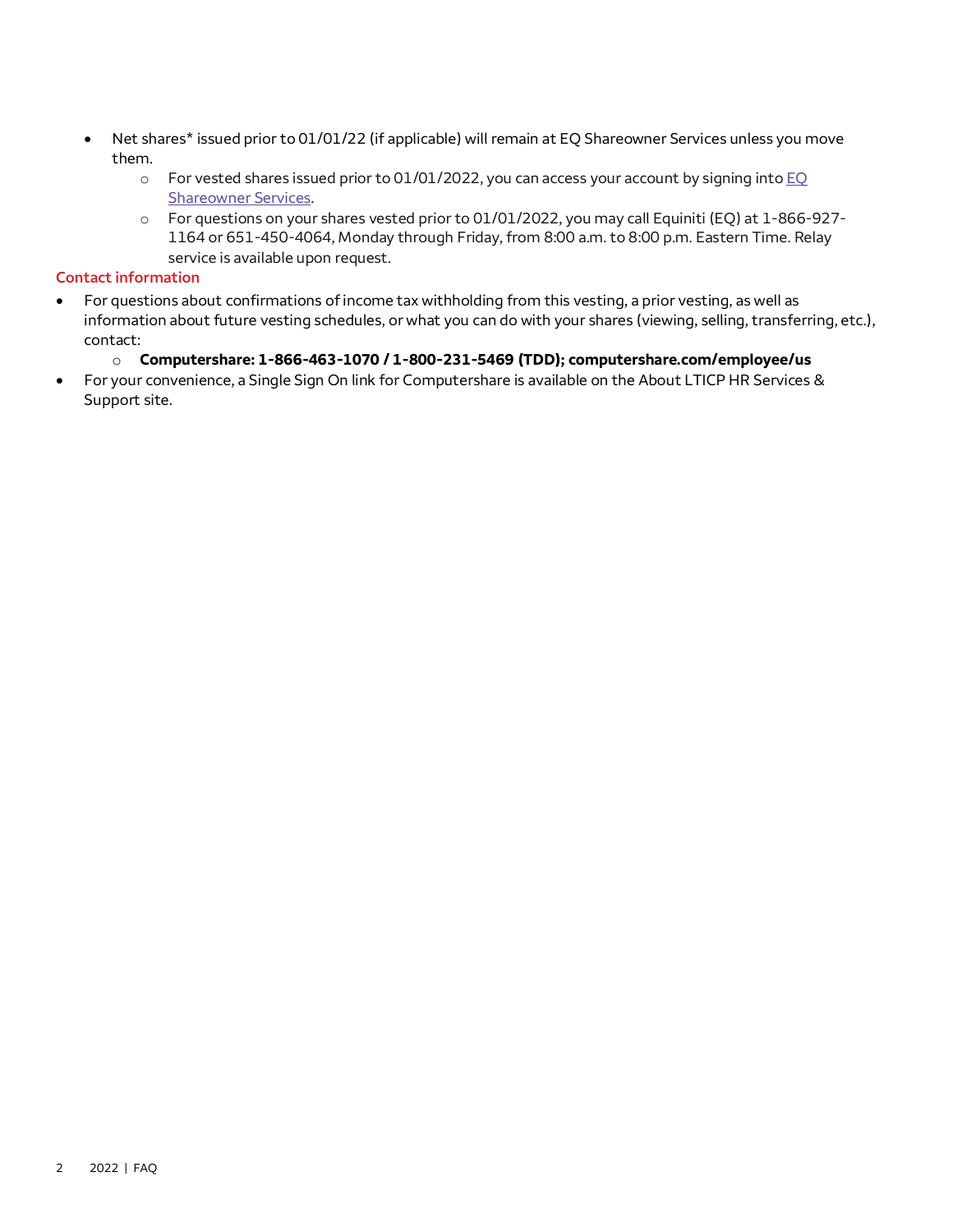# FAQs

| Question |                                                           | Answer                                                                                                                                                                                                                                                                                                                                                                                                                                                                                                                                      |  |
|----------|-----------------------------------------------------------|---------------------------------------------------------------------------------------------------------------------------------------------------------------------------------------------------------------------------------------------------------------------------------------------------------------------------------------------------------------------------------------------------------------------------------------------------------------------------------------------------------------------------------------------|--|
|          | <b>Basics of restricted share rights</b>                  |                                                                                                                                                                                                                                                                                                                                                                                                                                                                                                                                             |  |
|          | 1. What are restricted share rights?                      | Restricted share rights ("RSRs") are rights to receive shares of Wells Fargo &<br>Company common stock at a future date, provided certain vesting<br>requirements and other conditions are satisfied. Upon vesting of RSRs,<br>employees receive shares of Wells Fargo & Company common stock (less<br>required tax withholding referred to as net shares*) to hold or sell at their<br>discretion.                                                                                                                                         |  |
|          | 2. What is an Award Agreement and<br>why is it important? | Each time you receive an award, you will be asked to acknowledge the Award<br>Agreement. The Award Agreement contains important terms and conditions<br>pertaining to the vesting and possible forfeiture of the award you were granted.<br>It is very important to review this agreement carefully each year as terms and<br>conditions can change.                                                                                                                                                                                        |  |
|          |                                                           | These agreements are available for review in your Computershare account by<br>selecting the award you wish to review and "Terms and Conditions" in the drop-<br>down box labeled "Select Action."                                                                                                                                                                                                                                                                                                                                           |  |
|          | 3. Can I access information about<br>my RSRs online?      | Yes, RSR information is available online in your Computershare account. If you<br>have access to the HR Services & Support site, you can view your RSR awards<br>(including details about vesting) by signing on from the About LTICP HR<br>Services & Support site (use the Sign On button for Long-Term Equity Awards<br>[Computershare]). From home, you can access your RSR awards from any web<br>browser by visiting Computershare directly at<br>computershare.com/employee/us. See question #20 below for detailed<br>instructions. |  |
|          |                                                           | From the Computershare website, you can review the agreement you received<br>at the time of the award, along with other details about the LTICP, including the<br><b>LTICP Prospectus.</b>                                                                                                                                                                                                                                                                                                                                                  |  |
|          |                                                           | To review your Award Agreement, log onto your Computershare account, select<br>the award you wish to review and then select "Terms and Conditions" in the<br>drop down box labeled "Select Action."                                                                                                                                                                                                                                                                                                                                         |  |
|          |                                                           | To obtain a paper copy of the LTICP Prospectus, please send a written request<br>to the Wells Fargo Stock Plan Administration Department, 11625 N<br>Community House Rd, Floor 3, D1185-031, Charlotte, NC 28277.                                                                                                                                                                                                                                                                                                                           |  |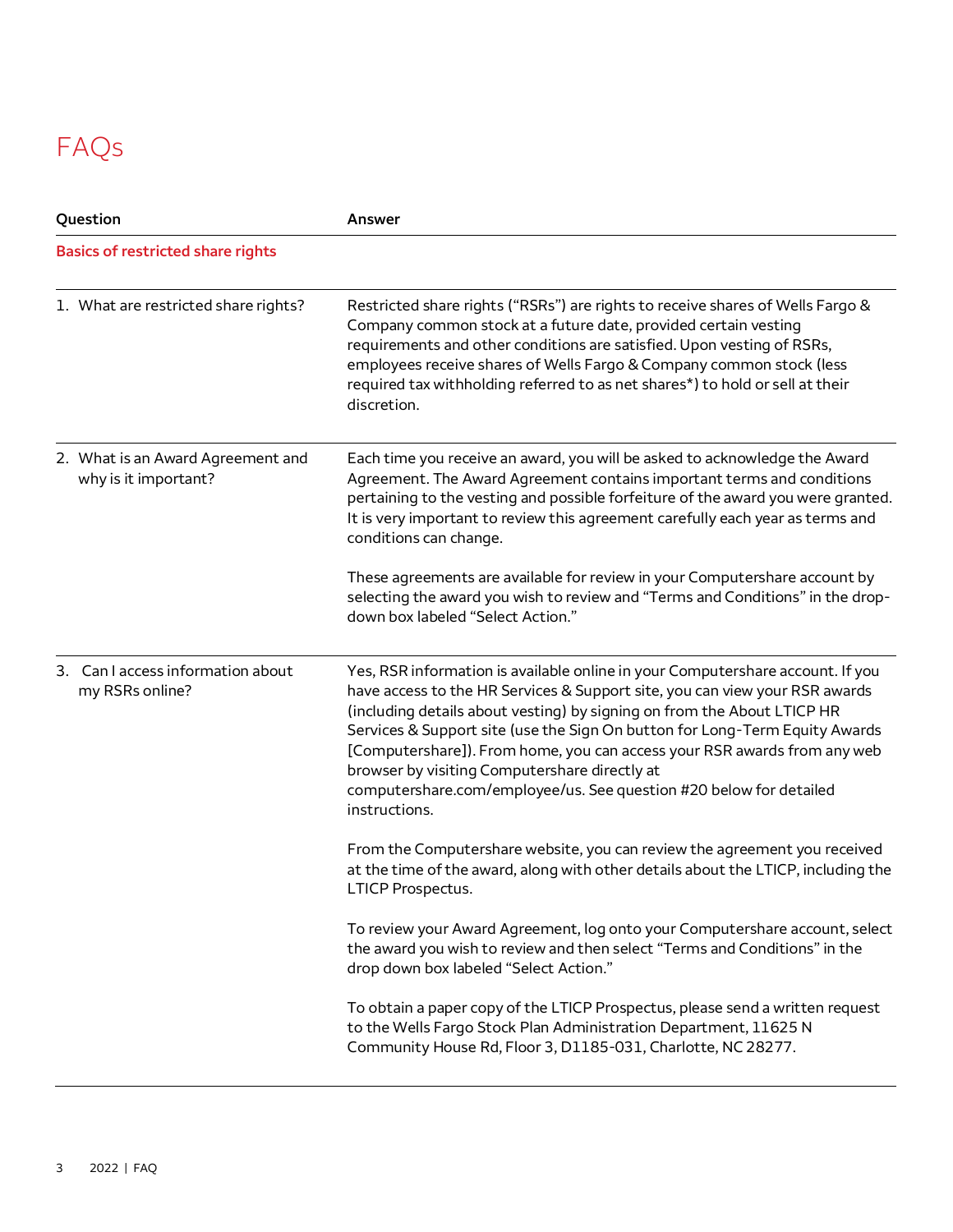| 4. What happens to my RSRs on the<br>vesting date?                                                                                                                  | A portion of certain RSRs awarded will vest on the scheduled vesting date and<br>the net shares* of Wells Fargo & Company common stock will be registered,<br>issued, and deposited into a retained share account at Computershare.<br>To view your retained shares, there will be a second tab on the Portfolio Page<br>called "Employee Plan Stock." Select "View Account" to see retained shares.<br>You can also find them under the "What would you like to do" in the upper left<br>hand corner, then "Manage My Stock" under Holdings. |
|---------------------------------------------------------------------------------------------------------------------------------------------------------------------|-----------------------------------------------------------------------------------------------------------------------------------------------------------------------------------------------------------------------------------------------------------------------------------------------------------------------------------------------------------------------------------------------------------------------------------------------------------------------------------------------------------------------------------------------|
| 5. Is there a difference between a<br>retained shares account at<br>Computershare and the direct<br>registration account (DRS) at EQ<br><b>Shareowner Services?</b> | Retained shares and DRS accounts function similarly for the participant in that<br>this is where your vested net shares are deposited. These terms reflect how<br>each service provider refers to the accounts you have with them based on the<br>services they provide. Please note that these are two separate accounts at<br>different service providers. A change or action to one account does not impact<br>or apply to the other (e.g., transfer of net shares*, dividend elections, etc.).                                            |
| 6. Where are the prior shares that<br>were in my DRS account at EQ?                                                                                                 | Any net shares* delivered to you prior to Dec. 31, 2021 and still in your DRS<br>account at EQ Shareowner Services will remain at EQ unless you transfer them<br>to a broker of your choice.                                                                                                                                                                                                                                                                                                                                                  |
|                                                                                                                                                                     | Please contact EQ at 1-866-927-1164 / 651-306-4350 with any questions<br>about transferring your net shares to a broker of your choice.                                                                                                                                                                                                                                                                                                                                                                                                       |

**Tax information**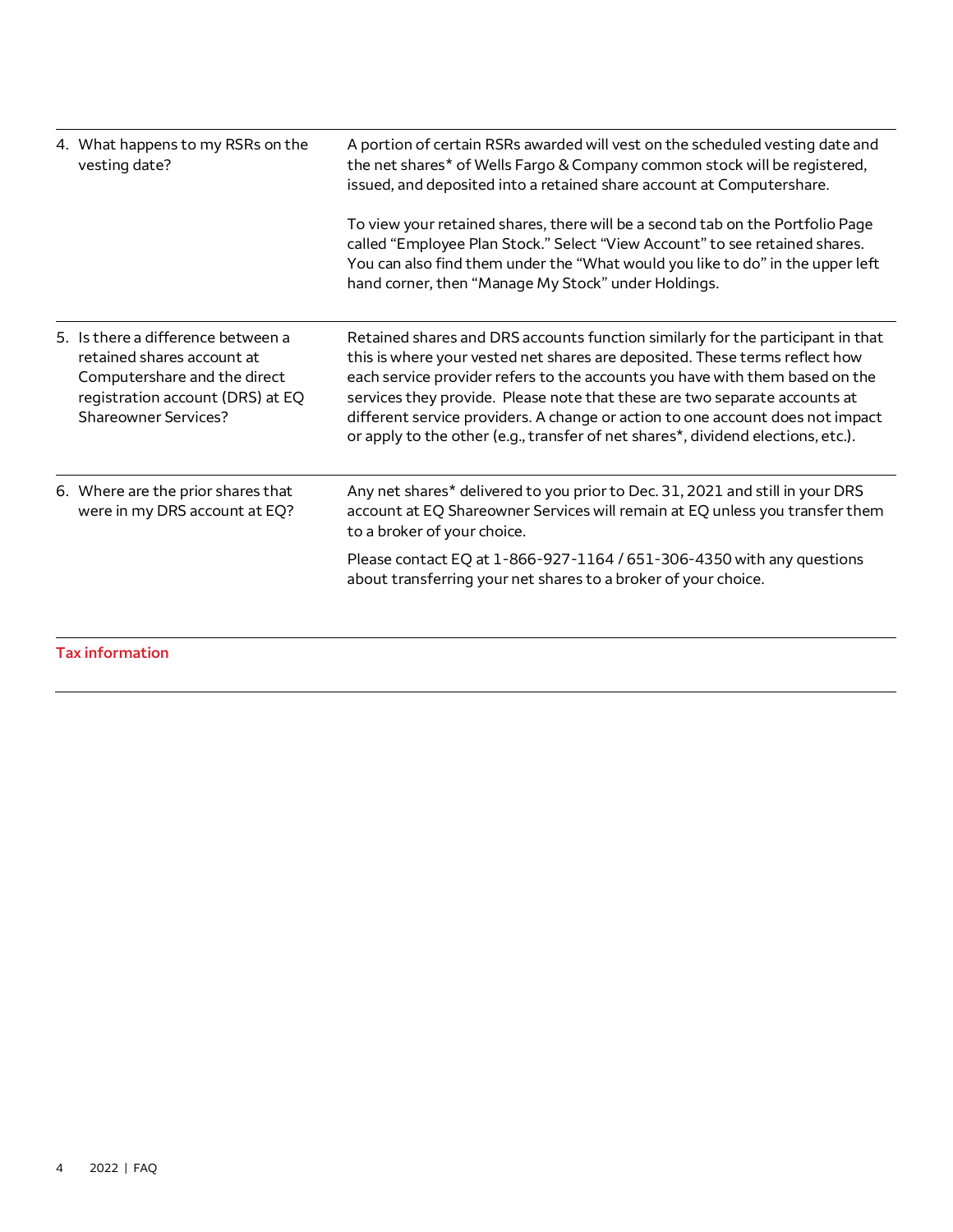| 7. How is taxable income calculated? | The taxable income will be calculated by multiplying the number of shares<br>vesting on the vesting date, by the Fair Market Value, "FMV", which will be the<br>closing price of a share of Wells Fargo & Company common stock on the NYSE<br>on the vesting date. For example, assuming a NYSE-only closing stock price on<br>the vesting date, of \$50.00 per share, then 1,000 RSRs vesting would result in<br>\$50,000 of taxable income (1,000 x \$50.00).*                                                                                                                                                                                                                                                                                  |
|--------------------------------------|---------------------------------------------------------------------------------------------------------------------------------------------------------------------------------------------------------------------------------------------------------------------------------------------------------------------------------------------------------------------------------------------------------------------------------------------------------------------------------------------------------------------------------------------------------------------------------------------------------------------------------------------------------------------------------------------------------------------------------------------------|
|                                      | In this example, the taxable income of \$50,000 will be considered wages<br>reported on your year end Form W-2. Required federal, state (if applicable),<br>local (if applicable) and Social Security tax withholding* will be taken and<br>subtracted from the vested shares, resulting in net shares being issued to your<br>Computershare account. If tax withholding percentages in this example totaled<br>40%, then withholdings would equal \$20,000 or (40% of \$50,000), resulting in<br>400 shares being withheld for taxes (\$20,000 of withholdings divided by FMV of<br>\$50.00). Accordingly, 600 net shares would be issued to the Computershare<br>account in your name (1,000 RSRs vesting minus 400 shares withheld for taxes). |
|                                      | Certain employees who were previously required to pay FICA Social Security (up<br>to yearly limit) and Medicare employment taxes on an RSRs award before it<br>vested will only be subject to applicable income tax withholding and reporting;<br>no further Social Security and Medicare withholding and reporting will occur at<br>vesting on that particular RSRs award for these certain employees.*                                                                                                                                                                                                                                                                                                                                          |
|                                      | Additionally, any employee who has worked in multiple jurisdictions (U.S. states<br>or countries) during the vesting period may be subject to withholding in both<br>the current and prior jurisdictions. Should this apply to you, you will be notified<br>separately.                                                                                                                                                                                                                                                                                                                                                                                                                                                                           |
|                                      | Please note, even though taxes are withheld at vesting, it is possible you may<br>owe additional taxes based on your individual situation at the time of filing.<br>Please consider discussing your situation with your tax advisor. In addition, if<br>you have subsequently sold your vested restricted stock awards, there is a<br>separate reportable event via a 1099-B that would be sent to you from the<br>broker you used to sell the shares). We would suggest you reach out to a tax<br>adviser to properly report the transactions in your records.                                                                                                                                                                                   |
|                                      |                                                                                                                                                                                                                                                                                                                                                                                                                                                                                                                                                                                                                                                                                                                                                   |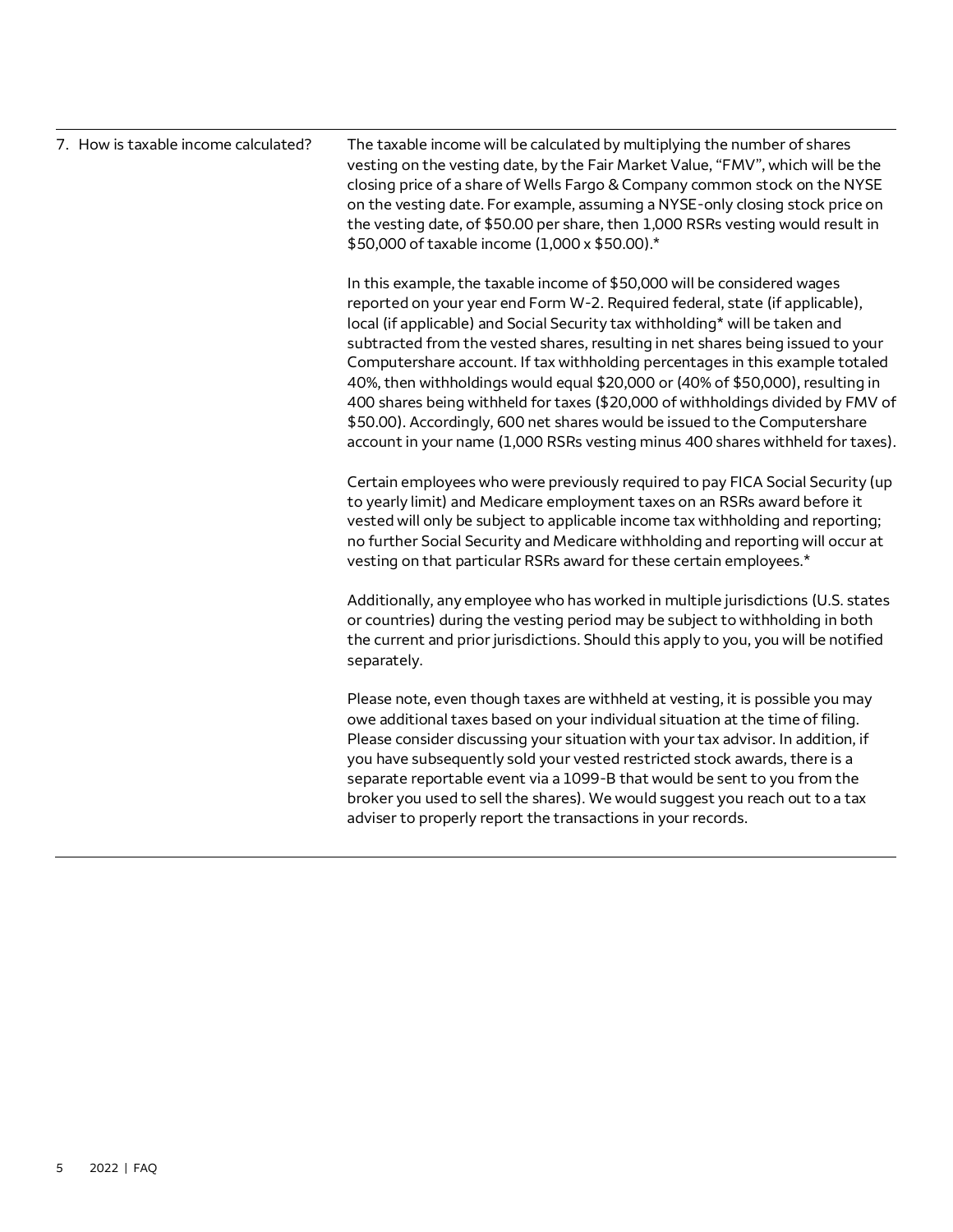| 8. Where can I find tax information<br>about the vesting of my RSRs?       | You will receive a confirmation statement about the vesting of your RSRs in the<br>mail from Computershare, our recordkeeping system for all RSR awards. Your<br>confirmation will also be available online at Computershare beginning one<br>business day following the vesting (see Long-Term Equity Awards, under Orders<br>and Transactions).                                                                                                                                                                                                                                                        |
|----------------------------------------------------------------------------|----------------------------------------------------------------------------------------------------------------------------------------------------------------------------------------------------------------------------------------------------------------------------------------------------------------------------------------------------------------------------------------------------------------------------------------------------------------------------------------------------------------------------------------------------------------------------------------------------------|
|                                                                            | For your convenience, you can print your confirmation statement by signing on<br>to Computershare using the Long-Term Equity Awards (Computershare) Sign<br>On button on the About LTICP HR Services & Support site. If you are signing on<br>through the HR Services & Support site, select Orders & Transactions, and<br>select the confirmation you wish to review. You can also access Computershare<br>from any web browser at computershare.com/employee/us. Click Details next<br>to Employee Grants and Awards, choose Orders & Transactions, and select the<br>confirmation you wish to review. |
|                                                                            | You may also refer to the Wells Fargo & Company Long-Term Incentive<br>Compensation Prospectus ("LTICP Prospectus") for some general tax<br>information on RSRs.                                                                                                                                                                                                                                                                                                                                                                                                                                         |
|                                                                            | If you have further tax questions, please refer to the RSRs Award Agreement<br>you received with your award (available in Computershare by selecting the<br>award you wish to review and then "Terms and Conditions" in the drop-down<br>box labeled "Select Action") and speak to a tax advisor.                                                                                                                                                                                                                                                                                                        |
|                                                                            | To reach a customer service representative at Computershare, call 1-866-463-<br>1070, Monday through Friday, from 3:00 a.m. to 9:00 p.m. Eastern Time,<br>excluding bank holidays. The TDD phone number is 1-800-231-5469.                                                                                                                                                                                                                                                                                                                                                                               |
|                                                                            | After your income and taxes are added to the HR System, you can also view the<br>transaction(s) on your payroll voucher. Under the Earnings section you will see<br>an amount for "RSR Update" and an amount for "RSR Taxes." These two<br>amounts equal your total taxable income for your RSR transaction. Your RSR<br>taxes withheld are itemized under the taxes section. This voucher represents an<br>update to your earnings and taxes but does not result in any cash deposits. You<br>will see a separate voucher for each RSR transaction.                                                     |
| <b>Accessing my shares</b>                                                 |                                                                                                                                                                                                                                                                                                                                                                                                                                                                                                                                                                                                          |
| 9. Where will my Wells Fargo &<br>Company stock be after the RSRs<br>vest? | Following the RSRs vesting, your net shares* will be deposited into your<br>Computershare retained shares account. You can access your account directly<br>from the Computershare Sign On button on the About LTICP HR Services &<br>Support site.                                                                                                                                                                                                                                                                                                                                                       |
| 10. When do my shares become<br>available to me?                           | It takes approximately two business days after vesting occurs to calculate the<br>required tax withholding and to deposit the shares at Computershare. At that<br>time, you can access your shares electronically by signing on to your<br>Computershare account using the Single Sign On button on the HR Services &                                                                                                                                                                                                                                                                                    |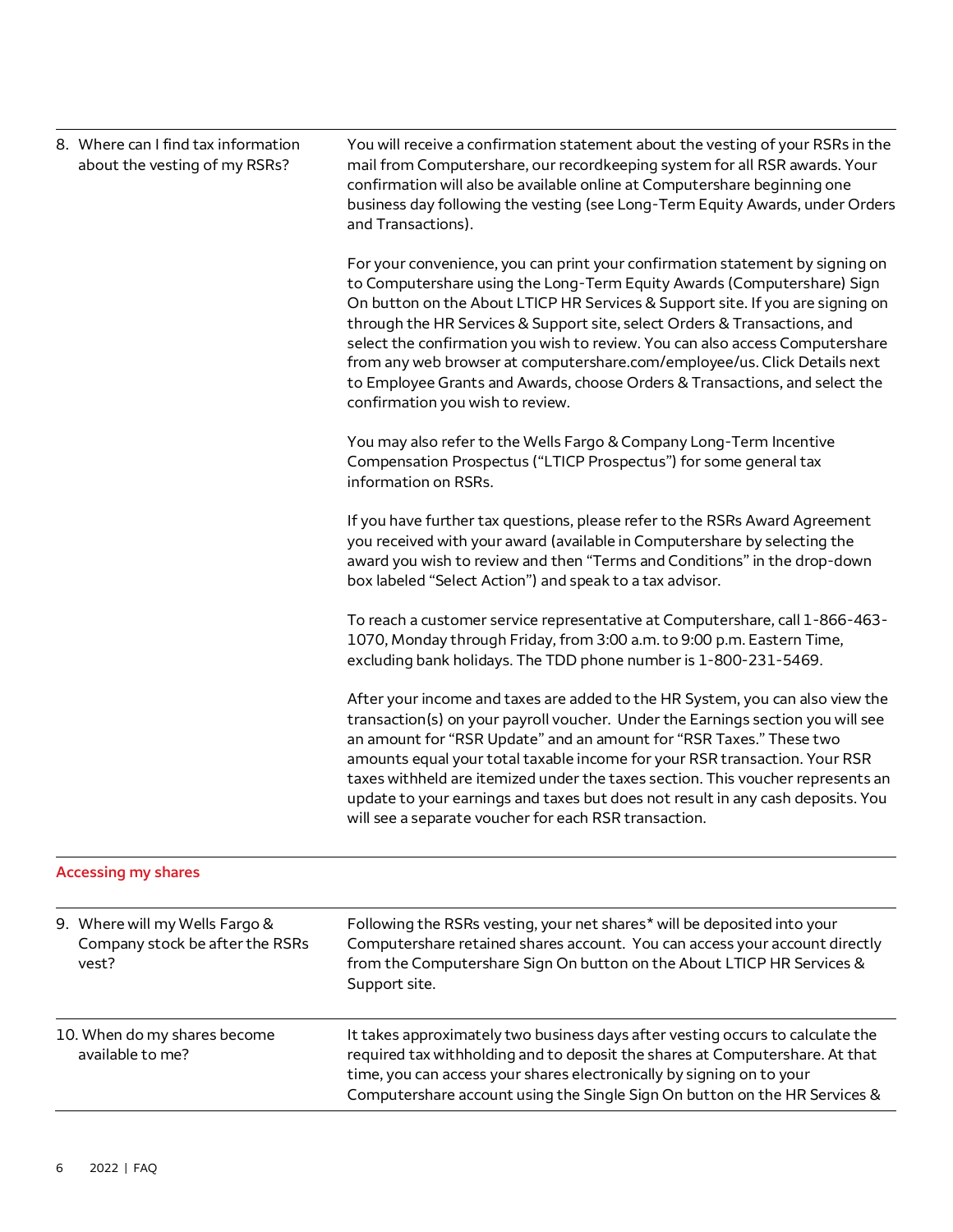Support site (as noted above) or accessing from any computer using the website address [computershare.com/employee/us.](http://www.computershare.com/employee/us) See detailed instructions in question #20 below.

## **Options available to you**

| 11. What can I do with my shares<br>after they are registered to me at<br>Computershare? | You can keep, transfer, or sell the shares; the choice is up to you.                                                                                                                                                                                                                                                                                                                                                                                                                                                                                                        |
|------------------------------------------------------------------------------------------|-----------------------------------------------------------------------------------------------------------------------------------------------------------------------------------------------------------------------------------------------------------------------------------------------------------------------------------------------------------------------------------------------------------------------------------------------------------------------------------------------------------------------------------------------------------------------------|
| 12. Do I have to sell my shares?                                                         | No. You can leave the shares in your Computershare account.                                                                                                                                                                                                                                                                                                                                                                                                                                                                                                                 |
| 13. Can I sell shares through<br>Computershare?                                          | Yes, you may sell your shares through Computershare. The proceeds from the<br>sale can be delivered by check or transferred through the Automated Clearing<br>House (ACH) system (subject to fees). To sell your shares, log into your<br>Computershare account and select Sell in the "What would you like to do menu."                                                                                                                                                                                                                                                    |
|                                                                                          | Another option is for you to first transfer your shares to a broker and then sell<br>them. Check with your broker about any applicable fees. To transfer your<br>shares to a broker, log on to your Computershare account and select "View<br>Account" under the "Employee Plan Stock/Vested" tab and then select<br>"Transact" on the top navigation bar.                                                                                                                                                                                                                  |
|                                                                                          | If you have any questions about selling or transferring shares, please call<br>Computershare at 1-866-463-1070, Monday through Friday, from 3:00 a.m. to<br>9:00 p.m. Eastern Time, excluding bank holidays. The TDD phone number is 1-<br>800-231-5469.                                                                                                                                                                                                                                                                                                                    |
|                                                                                          | In selling your shares, please bear in mind the prohibition on insider trading set<br>forth in the Wells Fargo Code of Ethics & Business Conduct, as well as, if<br>applicable to you, the Wells Fargo & Company Personal Trading Policy. More<br>information is available on the HR Services & Support site or you can use PASS<br>(Preapproval Security System) to get pre-clearance if required. Employees can<br>also call the Global Compliance Control Group at 877-238-7577 option 2 or<br>email GlobalComplianceControlGroup@wellsfargo.com with the trade details. |
| 14. Am I required to hold a certain<br>number of shares once they vest?                  | No, only the Operating Committee and Executive Officers are subject to the<br>Wells Fargo Stock Ownership Policy, and therefore required to hold a certain<br>number of shares post vest.                                                                                                                                                                                                                                                                                                                                                                                   |
| 15. What happens if I do nothing?                                                        | Until you take action, your shares will remain in your account at Computershare.<br>You will maintain voting rights for these shares and any dividend distributions<br>will be mailed to you by check, received by direct deposit, or reinvested into<br>additional shares if you have chosen dividend reinvestment.                                                                                                                                                                                                                                                        |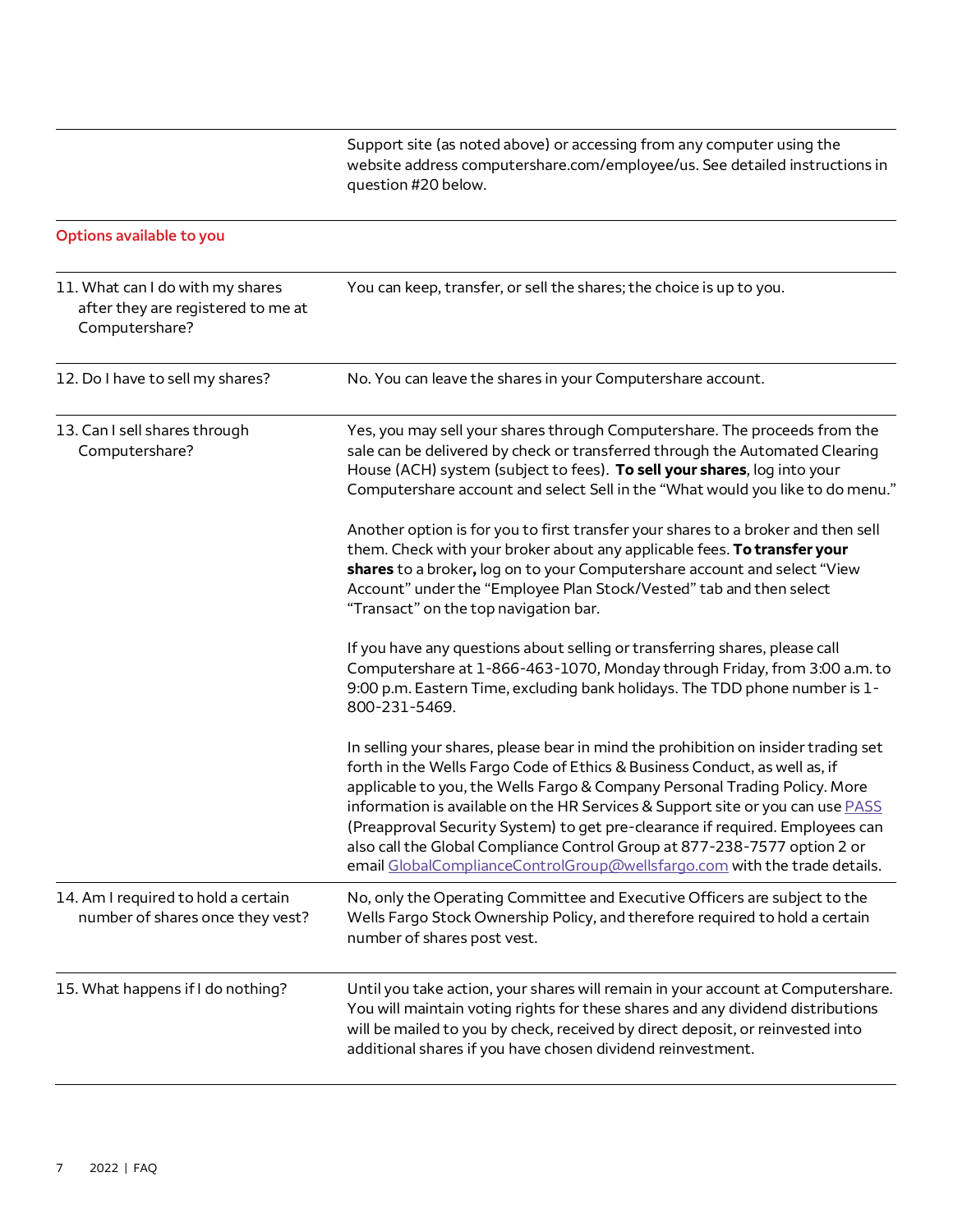| 16. How will I receive dividends on<br>vested shares if I have net shares*<br>at Computershare and EQ? | If dividends are declared by the Wells Fargo Board of Directors, you will receive<br>separate dividends based on your election at each service provider.                                                                                                                                                                                                                                                                                                                                                                                                                                                                                                                                                                                                                                                                                                                                                                                                           |  |
|--------------------------------------------------------------------------------------------------------|--------------------------------------------------------------------------------------------------------------------------------------------------------------------------------------------------------------------------------------------------------------------------------------------------------------------------------------------------------------------------------------------------------------------------------------------------------------------------------------------------------------------------------------------------------------------------------------------------------------------------------------------------------------------------------------------------------------------------------------------------------------------------------------------------------------------------------------------------------------------------------------------------------------------------------------------------------------------|--|
|                                                                                                        | For net shares* at Computershare, you will receive a check (this is the initial<br>default) to your home address following the payable date unless other options<br>(dividend reinvestment or ACH) are elected and submitted directly through<br>your Computershare account. You cannot elect dividend reinvestment or other<br>options until after vesting, when you have shares in your account.                                                                                                                                                                                                                                                                                                                                                                                                                                                                                                                                                                 |  |
|                                                                                                        | For net shares* at EQ, you will continue to receive dividends following the<br>payable date based on your current election (check, ACH or Dividend<br>Reinvestment). These options can be updated by contacting EQ or logging into<br>your EQ account.                                                                                                                                                                                                                                                                                                                                                                                                                                                                                                                                                                                                                                                                                                             |  |
| 17. Can I transfer my shares to my<br>brokerage account?                                               | Yes, you may transfer all or a portion of the shares to a brokerage account at<br>Wells Fargo Advisors, LLC, or to an external broker. To do this, you can submit<br>an online request through Computershare by signing on to your Computershare<br>account using the Single Sign On button on the HR Services & Support site (as<br>noted above) or accessing from any computer using the website address<br>computershare.com/employee/us. Once logged in, click on "View Account"<br>under the "Employee Plan Stock" tab and click on "Transact" on the top<br>navigation bar. You will select the holdings you would like to transact on and<br>click on the "Transfer to Broker" button. You will need to enter the Broker Type<br>("DTC for example"), DTC code, and your brokerage account number. Please<br>contact your broker to obtain this information. Please note, your broker cannot<br>make this request, you must do it from your online account. |  |
|                                                                                                        | To open a brokerage account with Wells Fargo Advisors, LLC, please call 1-877-<br>573-7997, Monday through Friday, 8:30 a.m. to 9:30 p.m. Eastern Time.                                                                                                                                                                                                                                                                                                                                                                                                                                                                                                                                                                                                                                                                                                                                                                                                            |  |
| 18. Can I designate a beneficiary?                                                                     | You may designate a beneficiary to receive your Plan account in the event of<br>your death. Your Primary Beneficiary (ies) will receive any distribution of<br>outstanding awards upon your death. If your Primary Beneficiary (ies)<br>predecease you, the Contingent Beneficiary (ies) will receive the distribution.<br>The form may be obtained through your online Computershare account or on<br>the About LTICP HR Services & Support site. If a beneficiary designation form is<br>not received, the plan default provisions (see below) would be recognized. To<br>submit, please follow directions on the bottom of the form.                                                                                                                                                                                                                                                                                                                            |  |
|                                                                                                        | The plan default provisions are: 1) your spouse or domestic partner, 2) your<br>biological and adopted children, except that if any of his or her children<br>predecease you but leave descendants surviving you, such descendants shall<br>take by right of representation the share their parent would have taken if living,<br>3) your parents, 4) your brothers and sisters; or 5) your estate.                                                                                                                                                                                                                                                                                                                                                                                                                                                                                                                                                                |  |

**Account specifics**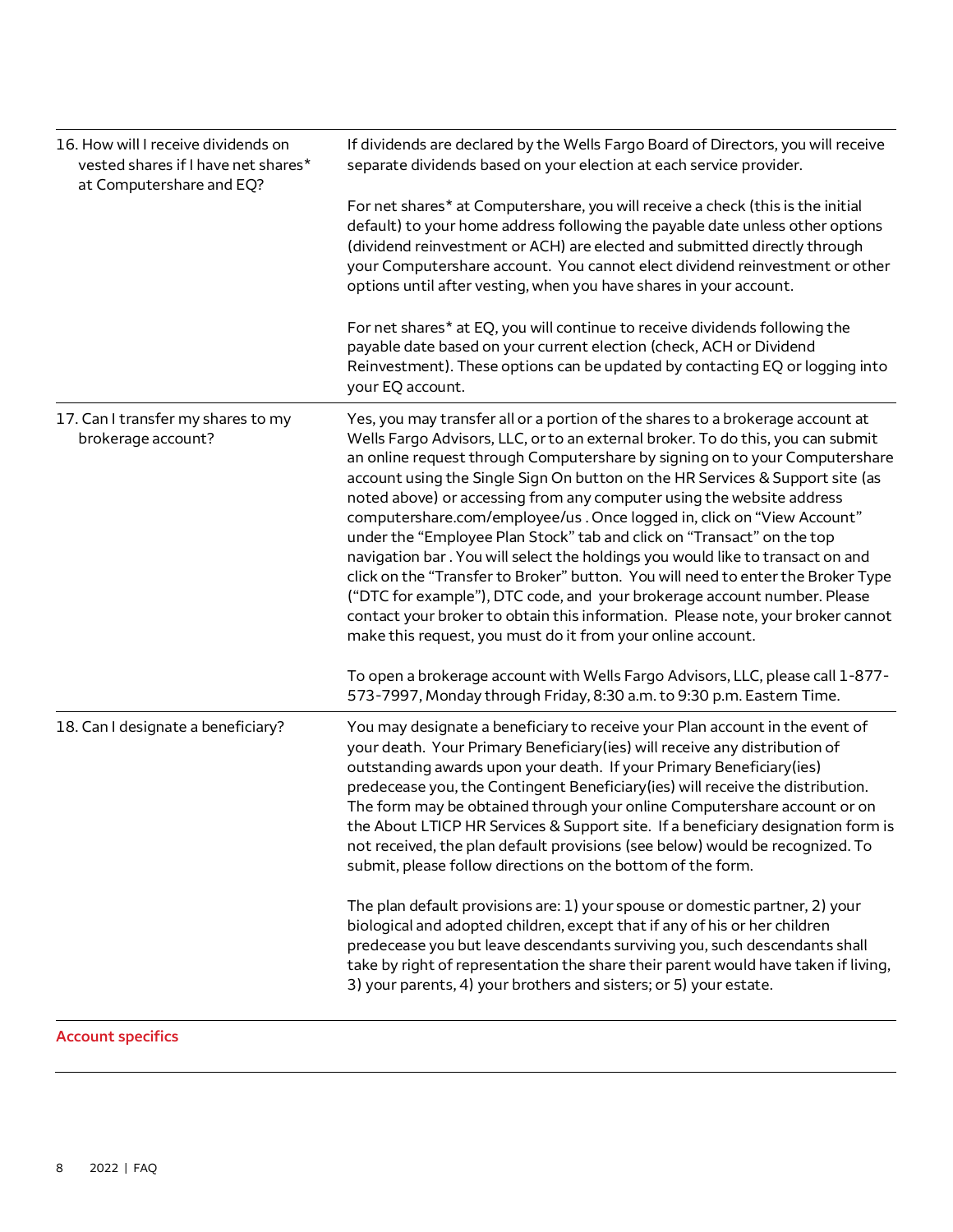19. Do I need to know an account number in order to transfer shares from my Computershare retained shares account?

No. You do not need an account number to complete a transfer from Computershare to a broker of your choice.

20. I want to access my RSR's from home. How do I create a personal ID and password on Computershare using the Employee Online portal?

To see the details of your vesting RSRs from a computer outside of Wells Fargo, you will need to create a personal ID and password on Computershare as follows:

Instructions if you **already have a username and password**:

- 1. Go to **[computershare.com/employee/us.](http://www.computershare.com/employee/us)**
- 2. Enter **WFC** as the Company Code.
- 3. Select the **Next** button, directing you to the **Employee Online** website.
- 4. Enter your **User ID** (this is the Personal ID you already created).
- 5. Enter your password (previously created). Please note: If it has been a while since you accessed this site from home, you will be asked to complete a one-time security update.
- 6. Click **View Account**. After accepting the terms of the site, you will have access to your Long-Term Equity Award record.

Instructions if you do **not have a username and password**:

- 1. Go to **[computershare.com/employee/us](http://www.computershare.com/employee/us)**.
- 2. Enter **WFC** as the Company Code.
- 3. Select the **Next** button, directing you to the **Employee Online** website.
- 4. Choose **New User Activate Account.**
- 5. Enter your **Global Identifier** (also known as your Global ID or Employee ID on Wells Fargo's payroll system).
- 6. Enter the PIN or password. (Call Computershare at 1-866-463-1070 for to obtain a PIN.) Your PIN will be mailed to your home address for security reasons.
- 7. Complete the **Account Update information**.
- 8. Create your **Personal Site Seal** (that is, security image and questions).
- 9. Complete the confirmation code process; you will be prompted to accept terms and conditions for your account setup.
- 10. Click **View Account.** After accepting the terms of the site, you will have access to your Long-Term Equity Award record.

If you have any issues, please call a customer service representative at Computershare, call **1-866-463-1070** Monday through Friday, from 3:00 a.m. to 9:00 p.m. Eastern Time, excluding bank holidays. The TDD phone number is 1-800-231-5469.